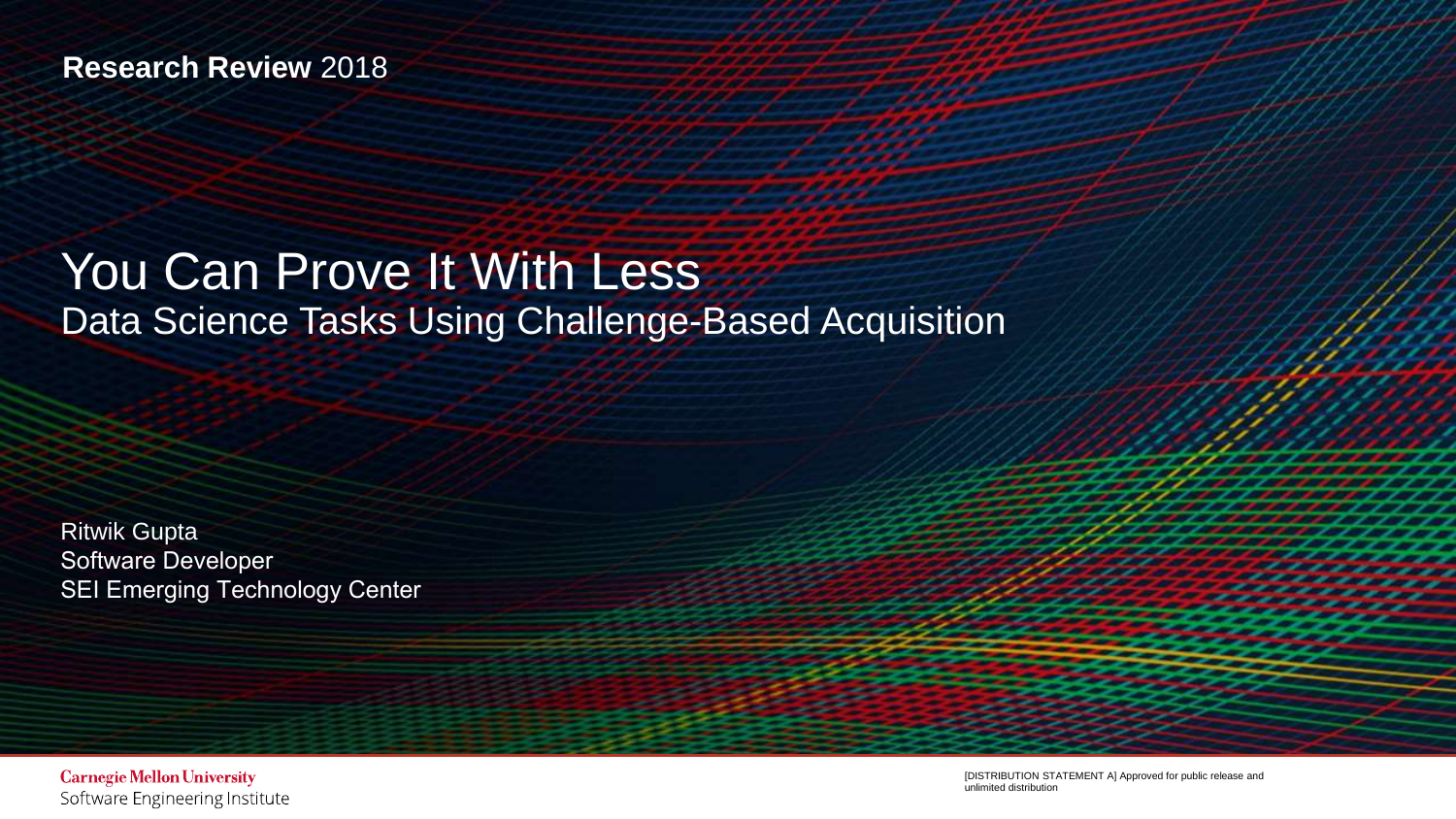Copyright 2018 Carnegie Mellon University. All Rights Reserved.

This material is based upon work funded and supported by the Department of Defense under Contract No. FA8702-15-D-0002 with Carnegie Mellon University for the operation of the Software Engineering Institute, a federally funded research and development center.

The view, opinions, and/or findings contained in this material are those of the author(s) and should not be construed as an official Government position, policy, or decision, unless designated by other documentation.

NO WARRANTY. THIS CARNEGIE MELLON UNIVERSITY AND SOFTWARE ENGINEERING INSTITUTE MATERIAL IS FURNISHED ON AN "AS-IS" BASIS. CARNEGIE MELLON UNIVERSITY MAKES NO WARRANTIES OF ANY KIND, EITHER EXPRESSED OR IMPLIED, AS TO ANY MATTER INCLUDING, BUT NOT LIMITED TO, WARRANTY OF FITNESS FOR PURPOSE OR MERCHANTABILITY, EXCLUSIVITY, OR RESULTS OBTAINED FROM USE OF THE MATERIAL. CARNEGIE MELLON UNIVERSITY DOES NOT MAKE ANY WARRANTY OF ANY KIND WITH RESPECT TO FREEDOM FROM PATENT, TRADEMARK, OR COPYRIGHT INFRINGEMENT.

[DISTRIBUTION STATEMENT A] This material has been approved for public release and unlimited distribution. Please see Copyright notice for non-US Government use and distribution.

This material may be reproduced in its entirety, without modification, and freely distributed in written or electronic form without requesting formal permission. Permission is required for any other use. Requests for permission should be directed to the Software Engineering Institute at permission@sei.cmu.edu.

Carnegie Mellon® is registered in the U.S. Patent and Trademark Office by Carnegie Mellon University.

DM18-1240